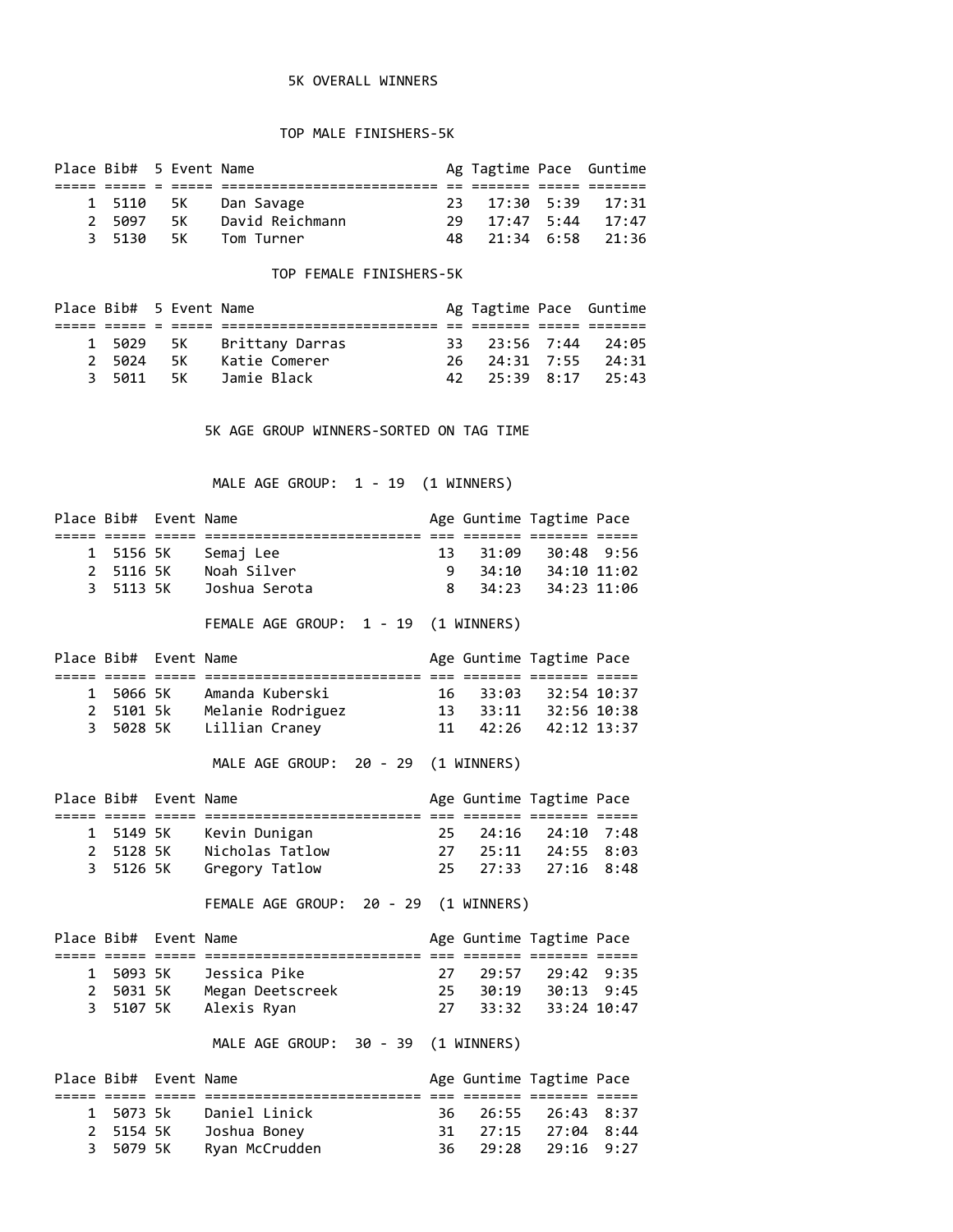FEMALE AGE GROUP: 30 - 39 (1 WINNERS)

|                                                                                  | Place Bib# Event Name |                    |                                                     |          |                 | Age Guntime Tagtime Pace      |                              |                    |  |
|----------------------------------------------------------------------------------|-----------------------|--------------------|-----------------------------------------------------|----------|-----------------|-------------------------------|------------------------------|--------------------|--|
| 1<br>3.                                                                          | 2 5006 5K<br>5072 5K  | 5134 5K            | Andrea Wagner<br>Carissa Baker<br>Amanda Linick     |          | 35<br>-32<br>34 | 26:26<br>26:34<br>26:55       | 26:25<br>26:27 8:32<br>26:43 | 8:32<br>8:37       |  |
|                                                                                  |                       |                    | MALE AGE GROUP: 40 - 49 (1 WINNERS)                 |          |                 |                               |                              |                    |  |
|                                                                                  | Place Bib# Event Name |                    |                                                     |          |                 | Age Guntime Tagtime Pace      |                              |                    |  |
| 1<br>3                                                                           | 2 5084 5K             | 5138 5K<br>5010 5K | Christopher Wright<br>Ed Nachman<br>Stephen Bersani |          | 49<br>40<br>49  | 24:41<br>28:04<br>29:50       | 24:36<br>27:55 9:01<br>29:43 | 7:57<br>9:35       |  |
|                                                                                  |                       |                    | FEMALE AGE GROUP: 40 - 49 (1 WINNERS)               |          |                 |                               |                              |                    |  |
|                                                                                  | Place Bib# Event Name |                    |                                                     |          |                 | Age Guntime Tagtime Pace      |                              |                    |  |
|                                                                                  | 1 5059 5k             |                    | Sabrina Hickman                                     |          | 41              | 31:01<br>46 31:44             | 30:53<br>31:40 10:13         | 9:58               |  |
|                                                                                  | 3 5146 5K             |                    | 2 5023 5K Allison Collings<br>Margaret Banaszek     |          | 46              | 32:19                         | 32:18 10:25                  |                    |  |
|                                                                                  |                       |                    | MALE AGE GROUP: 50 - 59 (1 WINNERS)                 |          |                 |                               |                              |                    |  |
|                                                                                  | Place Bib# Event Name |                    |                                                     |          |                 | Age Guntime Tagtime Pace      |                              |                    |  |
| 1                                                                                |                       | 5035 5k            | Cedric Edwards                                      |          | 54              | 24:20                         | 24:18 7:51                   |                    |  |
| 3.                                                                               | 5040 5K               |                    | 2 5026 5K Tom Cox<br>Tim Fogerty                    |          | 58<br>52        | 28:12<br>28:17                | 28:13                        | 28:09 9:05<br>9:06 |  |
|                                                                                  |                       |                    | FEMALE AGE GROUP: 50 - 59 (1 WINNERS)               |          |                 |                               |                              |                    |  |
|                                                                                  | Place Bib# Event Name |                    |                                                     |          |                 | Age Guntime Tagtime Pace      |                              |                    |  |
| 1                                                                                |                       | 5086 5k            | Julia Oatway                                        |          | 56              | 31:16                         | 31:13 10:05                  |                    |  |
| $\overline{2}$                                                                   |                       | 5127 5K            | Jacqueline Tatlow                                   |          | 59              | 32:08                         | 31:51 10:17                  |                    |  |
| 3.                                                                               | 5067 5K               |                    | Barbara Kuberski                                    |          | 50              | 33:49                         | 33:39 10:52                  |                    |  |
|                                                                                  |                       |                    | MALE AGE GROUP: 60 - 99 (1 WINNERS)                 |          |                 |                               |                              |                    |  |
|                                                                                  | Place Bib# Event Name |                    |                                                     |          |                 | Age Guntime Tagtime Pace      |                              |                    |  |
|                                                                                  |                       |                    | 1 5108 5K Joe Ryan<br>2 5004 5K William Aromando    |          | 68              | 33:32<br>77 47:07 46:54 15:08 | 33:24 10:47                  |                    |  |
| 5K TEAM Results DEtermined by TAG Time                                           |                       |                    |                                                     |          |                 |                               |                              |                    |  |
|                                                                                  |                       |                    |                                                     |          |                 |                               |                              |                    |  |
| 1. 1:08:15 Team Cigna<br>22:45)<br>$\left($<br>;================================ |                       |                    |                                                     |          |                 |                               |                              |                    |  |
| 1                                                                                |                       |                    | 17:30 Dan Savage                                    | 5K -     |                 | 5110 M 23                     |                              |                    |  |
| $\overline{2}$<br>3                                                              |                       |                    | 24:18 Cedric Edwards<br>26:27 Carissa Baker         | 5k<br>5K |                 | 5035 M 54<br>5006 F 32        |                              |                    |  |
|                                                                                  |                       |                    | 2. 1:08:48 AECOM Philadelphia                       | $\left($ |                 | 22:56)                        |                              |                    |  |
| 1                                                                                |                       |                    | 17:47 David Reichmann                               | 5K       |                 | 5097 M 29                     |                              |                    |  |
| 2<br>3                                                                           |                       |                    | 24:36 Christopher Wright<br>26:25 Andrea Wagner     | 5K<br>5K |                 | 5138 M 49<br>5134 F 35        |                              |                    |  |
|                                                                                  |                       |                    |                                                     |          |                 |                               |                              |                    |  |